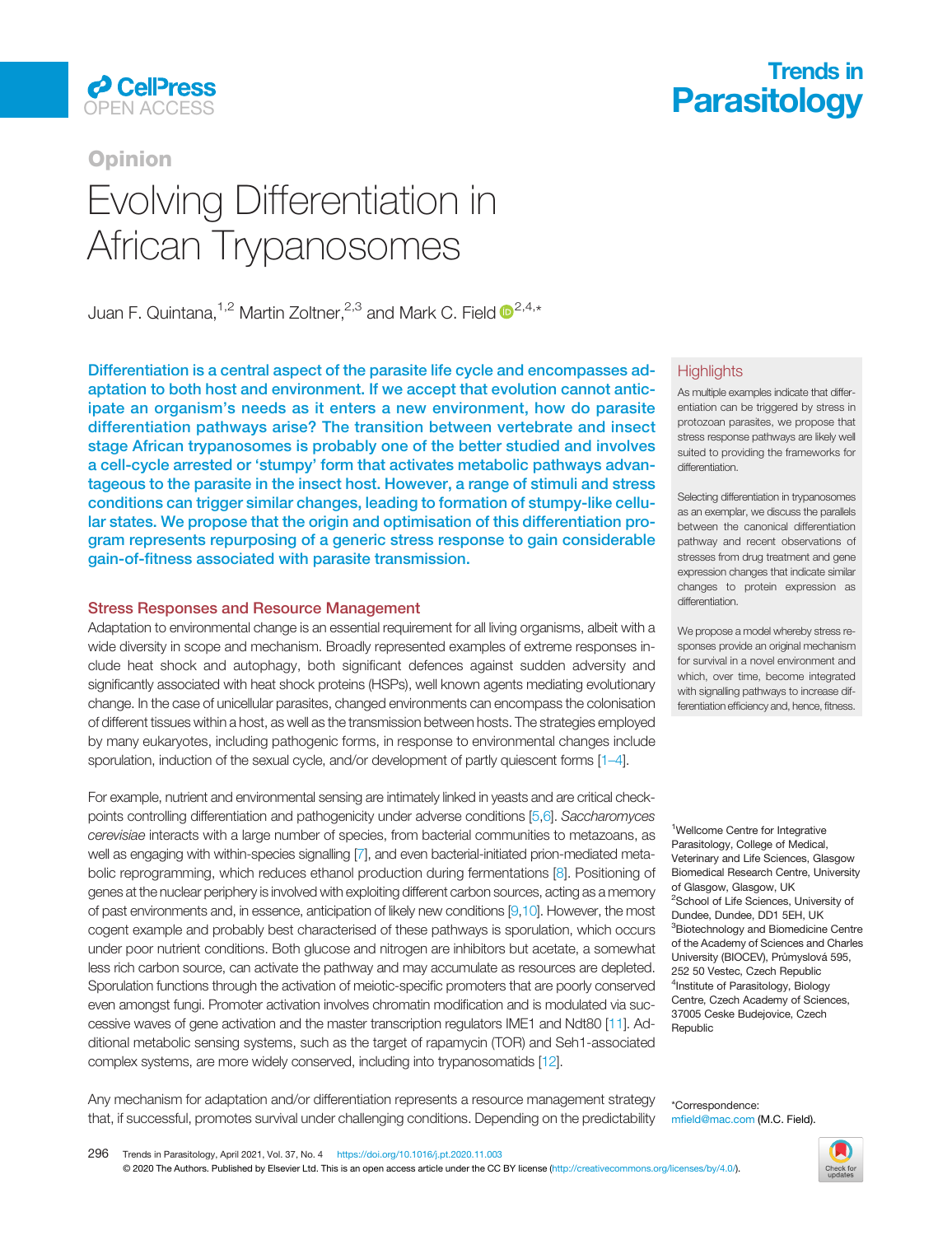

of environmental cues, life history theory (see Glossary) classifies strategies as adaptive **plasticity, bet-hedging,** or **fixed** [\[13,14\]](#page-6-0). Adaptive plasticity is the capacity of a single genotype to exhibit a range of distinct phenotypes, depending upon specific environmental cues [[13](#page-6-0),[14\]](#page-6-0), whereas bet-hedging is associated with a continuous trade-off between increased fitness under stressful conditions (e.g., transmission rates) at the expense of decreased fitness under so-called 'typical' conditions. A fixed strategy can occur because of more extreme environmental unpredictability and favours similar behaviour or phenotype regardless of conditions [\[13](#page-6-0),[14\]](#page-6-0). A successful strategy must ensure that, throughout the entire life cycle, a population is capable of sensing and appropriately adapting to environmental change. This can be assisted by preadaptations at the transcriptome, proteome, and/or metabolome level, or by having cohorts of genes required for adaptation capable of rapid activation.

Parasites must undergo specific differentiation processes to complete their life cycle and face a trade-off between how early they differentiate into a transmission-competent stage and how long they persist within the host. A balanced trade-off between differentiation and transmission is ultimately constrained by both biotic (e.g., host defences restricting proliferation, host resilience to infection and immune responses, co-infection, microbiome, and general health) and abiotic factors that include drug treatment, altered temperature, pH, osmolarity, oxygen tension, and dietary compounds, among others [\(Figure 1](#page-3-0)). Many of these factors have profound impacts on cellular energetics but can also represent highly specific stimuli.

The notion of an evolutionary process selecting for phenotypic traits as a means to achieve differentiation through the exploitation of ancient stress response pathways extends throughout eukaryotes and is observed in pathogens such as parasitic protozoa and nematodes [[3,13](#page-6-0),[15,16](#page-6-0)]. Examples of a specific response to stress and a subsequent differentiation event are plentiful for protozoan parasites, including Plasmodium spp., Toxoplasma gondii, Trypanosoma brucei, and Leishmania [[16](#page-6-0)-18]. For example, Plasmodium falciparum increases investment in gametocyte production when exposed to antimalarials such as chloroquine, a stress-response strategy leading to changes to *in vivo* differentiation frequency [[19,20\]](#page-6-0). Gametocytes are the only form transmissible to the mosquito vector [\[21](#page-6-0)], where they undergo further differentiation into gametes in the insect midgut. This latter process, known as gametogenesis, is likewise triggered by external stimuli, including temperature and pH changes together with the presence of the metabolite xanthurenic acid in the midgut environment. Similarly, the T. gondii transition from highly replicative tachyzoites to the slow-growing, cyst-forming bradyzoites is regulated by the  $c$ -myb-like bradyzoite differentiation factor (BDF1) [[21\]](#page-6-0) and triggered by a range of stressful conditions, including alkaline pH, decreased cellular ATP, and drug-induced stress [21–[23\]](#page-6-0). Leishmania promastigotes can be promoted to differentiate with multiple stimuli, including acidic pH and surface antigen agglutination. While these examples are clear evidence for using stress as an environmental cue for differentiation, and encountering a new environment is by definition stressful until full adaptation has taken place, they do not fully explain how parasites originally acquired their ability to adapt to a specific new environment and hence maximise their fitness.

#### The Stress and Challenge of Moving between Hosts

Within the kinetoplastida, **monoxenous** flagellates of insects clearly pre-date **dixenous** parasites [i.e., those with both an arthropod and mammalian (or plant) host]. Hence, ancestral kinetoplastids were arthropod parasites and incorporation of a period in a vertebrate host was the major transitional event in evolving a dixenous life cycle. This requires a considerable level of adaptation and while the current level of sophisticated mechanisms of tissue tropism, immune evasion, and quiescence in modern trypanosomatid pathogens are obviously more recent, some

#### **Glossary**

Adaptive (or phenotypic) plasticity: the capacity of a single genotype to give rise to more than one phenotypic outcome in response to environmental or other challenges.

Anthropic principle: a philosophical premise in answer to the ultimately straw man question of why the universe (and hence physical constants) and our planet are what they are and are able to sustain sentient human life. Simply, the very fact of our ability to observe the universe constrains the observable universe to one where we are able to exist and hence limits physical constants to within a range compatible with life. Not to be confused with intelligent design, to which the anthropic principle is intrinsically opposed and undermines. Bet-hedging: an adaptive strategy in which organisms experience decreased fitness within their 'normal' conditions in favour of increased levels of fitness under stressful or challenging environments.

Fixed strategy: the capacity of organisms to respond and thrive in the same manner regardless of the environment or environmental challenges, albeit with some obvious limitations.

Life history theory: a branch of evolutionary theory that aims to explain how different aspects of biology, including behaviour, reproductive schedules, development, life span, and other high-order phenotypes, are shaped by natural selection. Similarly, life history theory seeks to provide a conceptual and theoretical framework to define these different strategies that organisms can exploit in response to changes in their environment.

#### Monomorphic and pleomorphic:

literally, having only one or several forms. In the context of the present discussion, the term initially referred to the ability of certain strains to exhibit morphological variability, which was associated with a greater transmissibility. Originally recognised by David Bruce, this is now considered as connected with the ability of pleomorphic parasites to differentiate to stumpy forms significantly more efficiently than monomorphic forms.

**Monoxenous and dixenous: having** one or two hosts within a life cycle. Traditionally a host is where the sexual cycle resides and the vector is restricted to growth of vegetative forms. Consistent with this is that the insect is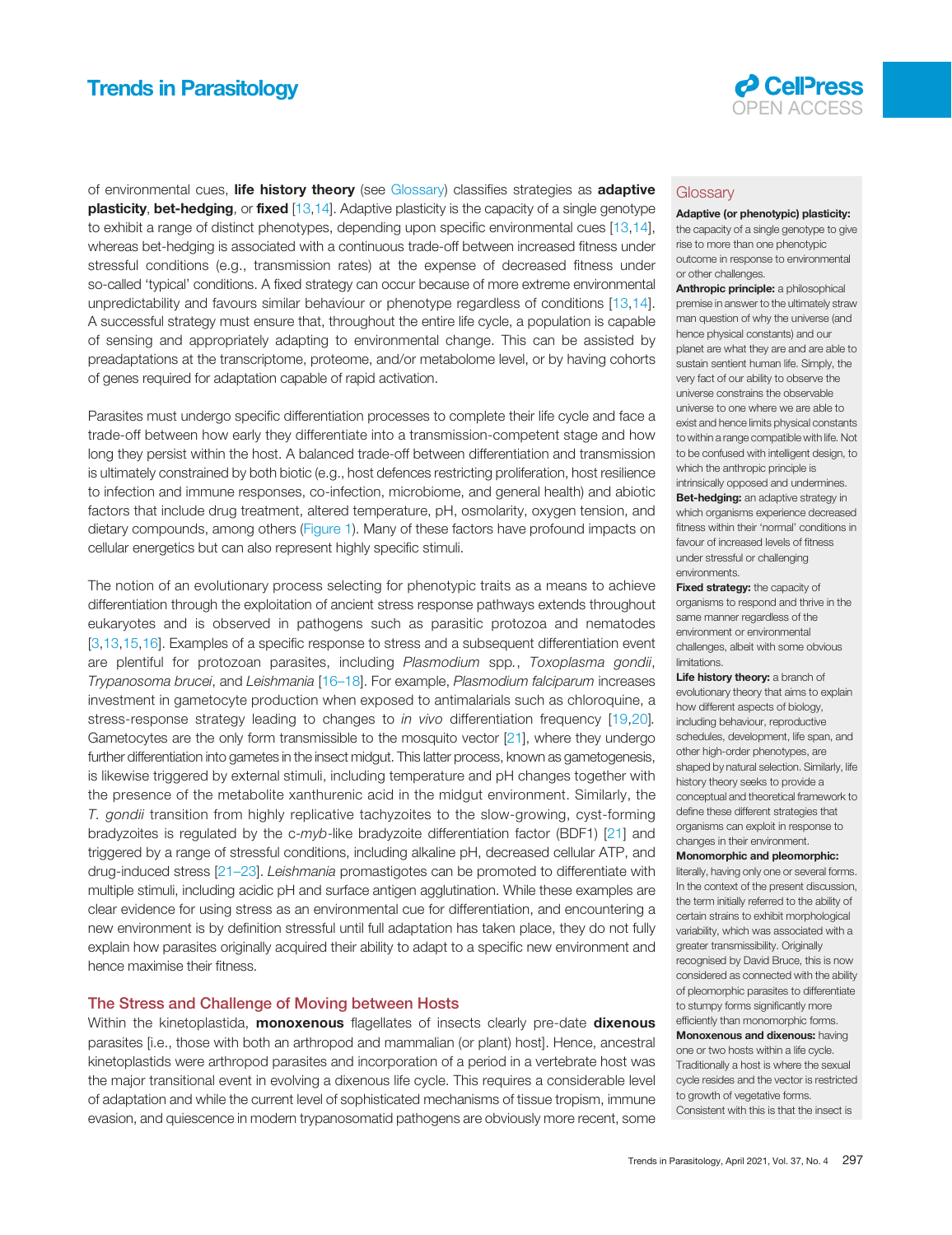



(See figure legend at the bottom of the next page.)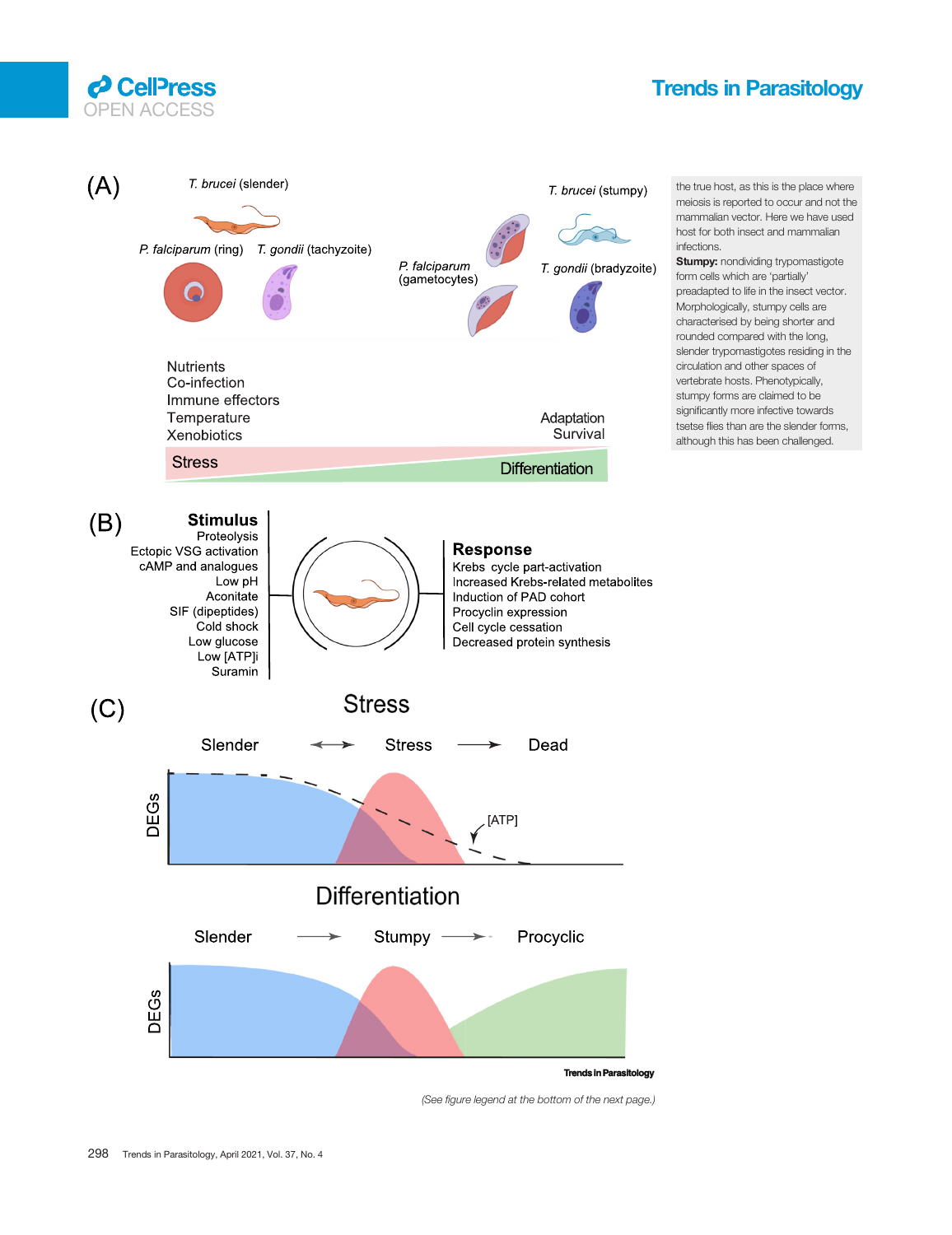

<span id="page-3-0"></span>level of accommodation towards the new environment was essential, as was the return to the insect vector. Here, we argue that stress responses, with changes in metabolic status arose first and are fundamental for parasites (and other organisms) to thrive in a new or unexpected environment. The major triggers here are likely low cellular ATP, but that this is a generic signal and can be caused by a plethora of conditions. As these responses were, in part, providing a shift to a metabolic program that was also enabling for survival and successful proliferation within the insect vector, such stress responses were likely sufficient to gain a hold on reinfection of arthropod hosts. The transmission into a mammalian host was perhaps originally stochastic, with the return trip to the insect contingent on a sufficiently attuned stress response, which was subsequently optimised through a multifactorial selection process and connected with a signalling component. While essentially an example of the **anthropic principle**, in that trypanosomes had to have evolved successfully to be observable, stress responses are closely aligned with the need for transmission, hence facilitating life cycle completion.

## Preadaptation, Differentiation, and Co-opting Stress Responses

T. brucei must successfully navigate significant changes in the environment and has exploited a rather unusual strategy as an obligate extracellular parasite, completely dependent on sophisti-cated immune evasion mechanisms [\[15](#page-6-0),[24](#page-6-0)]. Upon infection of a vertebrate host, T. brucei maintains a persistent infection through colonisation of multiple host tissues, including the blood, lymphatic system, skin, adipose tissue, and eventually the central nervous system [\[25,](#page-6-0)[26](#page-7-0)]. It remains unclear how these distinct populations are coordinated or if tissue dissemination is essentially stochastic and no tropic signal has been identified [[25](#page-6-0),[26\]](#page-7-0). Further, for trypanosomes residing in different host tissues, evidence for differential gene expression indicates that trypanosomes can adjust their (post)transcriptional machinery in response to specific environmental cues, for example, increased reliance on fatty acid metabolism in adipose tissue forms [26–[28\]](#page-7-0). These changes are not only observed in tissue-resident trypanosomes, but also in bloodstream parasites undergoing differentiation to the **stumpy** form, triggered by a recently identified mechanism, long referred to as stumpy induction factor (SIF) [[24](#page-6-0)[,29](#page-7-0)–32]. This transition is also accompanied by differential gene and protein expression and is substantially better understood than the transfer from insect to mammal. Hence, we will focus our discussion on this process.

Our current understanding of the differentiation of bloodstream stage parasites into procyclic insect forms suggests a coordinated shift in gene expression, with the quiescent, nonreplicative stumpy form partially activating metabolic pathways of considerable utility in the insect [\[24](#page-6-0),[31](#page-7-0),[32\]](#page-7-0). These pathways include a metabolic shift from a reliance on glucose, abundant in the mammalian

Figure 1. Stress, with Benefits: Transitioning to Differentiation. (A) Both biotic (nutrient availability, temperature, immune responses, etc.) and xenobiotic factors (mainly drugs and bioactive dietary compounds) are sensed by replicating cells (left), triggering stress responses, but which potentially enable parasites to adjust to new conditions. Responses can be metabolic (Trypanosoma brucei), induce encystment (Toxoplasma gondii), or activate sexual pathways (Plasmodium falciparum). These derivative 'stressed' forms may acquire phenotypes that drive higher fitness under challenge (e.g., intermediate stumpy or quiescent bradyzoites) allowing more efficient completion of the life cycle. (B) Multiple distinct stimuli lead to many different responses. The need to integrate signals in a rational manner represents a considerable challenge in terms for understanding and unravelling those evolutionary mechanisms that give rise to differentiation pathways. (C) Differential gene expression (DEG) is associated with both stress and differentiation. The left scheme illustrates transition into a stressed state, ultimately leading to death due to decreased ATP. Coloured areas indicate specific DEG cohorts associated with individual stages. DEG was recently described for suramin-mediated killing; death occurs despite induction of metabolic pathways that potentially generate ATP and are of utility in the insect host (red). The right scheme shows a successful differentiation event; instead of death, parasites are able to survive and transition to new forms within the insect vector (red). Importantly, many genes in the red DEG cohorts are common and deletion/knockdown of these genes also leads to an inability of the stumpy form to continue to thrive in the mammalian host and hence committing to the next host. Abbreviations: PAD, protein-associated with differentiation; SIF, stumpy induction factor; VSG, variant surface glycoprotein.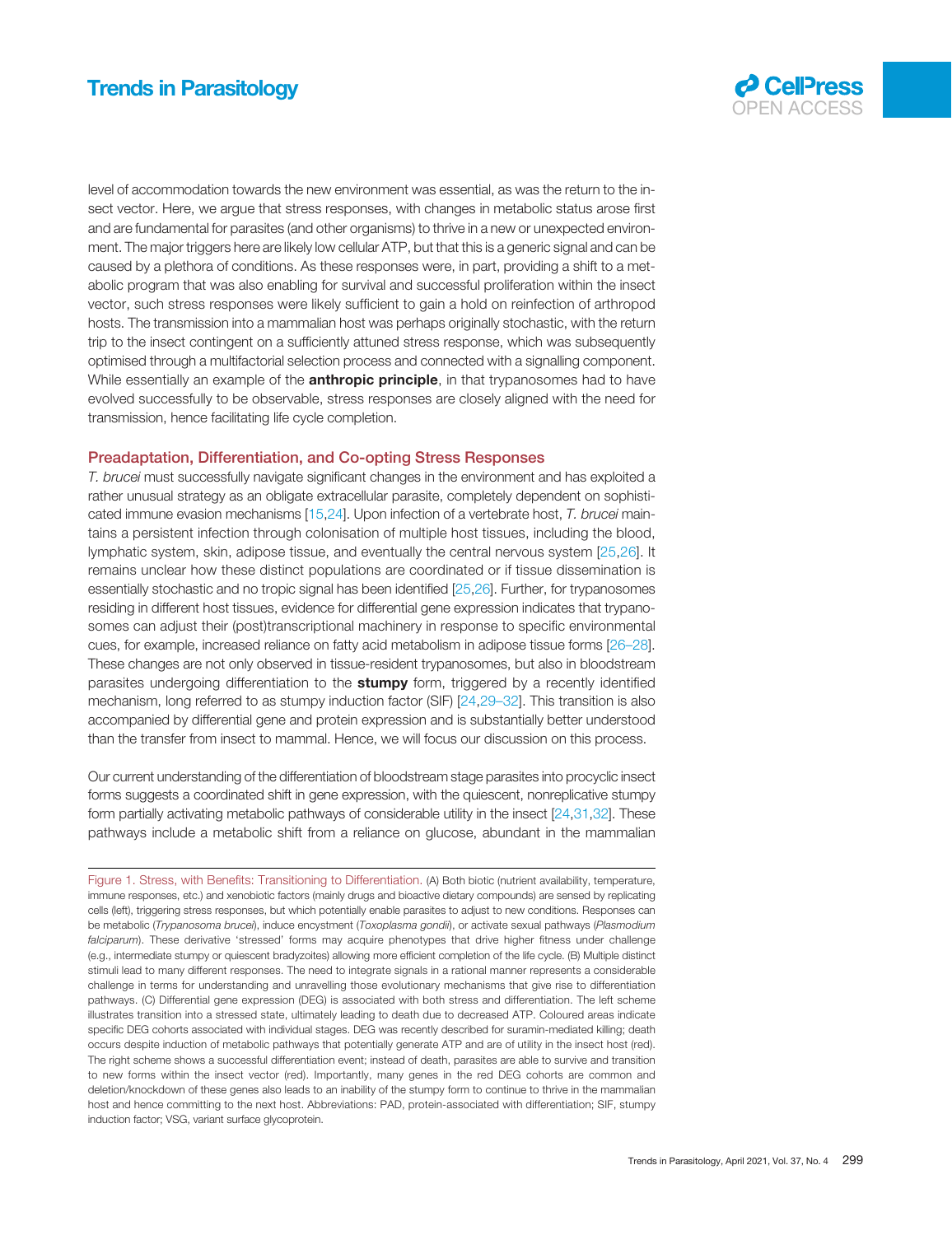

bloodstream, to additional carbon sources more attuned to the composition of the midgut contents of the tsetse fly. The tsetse fly rapidly metabolises glucose taken up in a blood meal, leaving amino acids, in particular proline, as the primary carbon source for procyclic trypanosomes [\[33\]](#page-7-0). Other changes include an upregulation of key enzymes involved in cellular metabolism and mitochondrial activity, including Krebs cycle enzymes, NADH dehydrogenases, and ATP synthase subunits, extensively reviewed elsewhere [\[34](#page-7-0)–37]. The activation of this differentiation program can then be regarded as a process equipping the parasite population to survive and thrive under less lavish energetic conditions, thus enabling the passage between mammalian and insect hosts.

The transcriptional and metabolic shifts observed in the slender-to-stumpy differentiation involve the gene Tb927.8.1530 encoding for TbGPR89 [\[29](#page-7-0)]. TbGPR89 is an oligopeptide transporter related to the near universally conserved G protein-coupled receptor family and is expressed in replicating bloodstream forms, but is rapidly downregulated upon stumpy differentiation [[29\]](#page-7-0). Secreted oligopeptidases generate a pool of very short peptides that comprise SIF and establish a paracrine signal to other cells within the trypanosome population, thereby facilitating a mechanism to control cell density [\[29](#page-7-0)]. The ability of bloodstream stage parasites to cleave proteins into very short peptides has been previously described for immunoglobulin degradation, although it is unknown if these two processes are connected [\[38\]](#page-7-0). TbGPR89 signalling depends upon RNA-binding protein 7 (RBP7), a master regulator of differential gene expression in the slenderto-stumpy transition [\[31\]](#page-7-0).

A cohort of genes are expressed preferentially in the stumpy forms and include a 'protein-associated with differentiation' cohort (PAD) [\(Figure 1](#page-3-0)). Of these, PAD-1, a carboxylate transporter, is a convenient marker for stumpy stages [[39\]](#page-7-0). Determinants controlling PAD-1 expression reside within the 3' untranslated region of the PAD-1 mRNA, a canonical mechanism for the control of gene expression in trypanosomes [[24\]](#page-6-0). Over 40 genes have been associated with these signalling pathways and recent work suggests a long noncoding RNA (lncRNA) encoded upstream of the RNA-binding protein RBP7 is important in regulating the pathway [[40\]](#page-7-0). Overexpression of the lncRNA leads to premature differentiation. Furthermore, there is a kinase/phosphatase switch mechanism implicated in channelling signals via translocation of components between the flagellum and, in particular, pocket-associated endoplasmic reticulum, the glycosome, and the cytosol [41–[43\]](#page-7-0).

TbGPR89 acts upstream of the SIF response pathway and provides a functional link between environmental sensing, regulation of gene expression, and differentiation [[20](#page-6-0),[22](#page-6-0),[24](#page-6-0)]. This is fully consistent with the hypothesis whereby trypanosomes collectively regulate their population via mechanisms reminiscent of bacterial quorum sensing and, in particular, are sensitive to population density. However, **monomorphic** parasites, considered differentiation incompetent, fail to recapitulate the stumpy phenotype observed in **pleomorphic** parasites upon inducible expression of TbGPR89 [[20](#page-6-0)], indicating that in addition to TbGPR89, other factors are also necessary to fully recapitulate the reprogramming underlying differentiation. A developmental transition at high parasitaemia implies a trade-off between replication and transmission. One strategy to overcome environmental challenge is to adopt a response that both controls population density where needed and develops a state facilitating transmission into a more favourable environment. In the case of T. brucei, this would be another host, thereby gaining access to increased dissemination potential and resources. Given that this parallels precisely what the parasite is able to achieve, it seems plausible that T. brucei evolved mechanisms that merged stress responses with pathways controlling differentiation, involving quorum sensing-dependent and -independent mechanisms. In the bloodstream, trypanosomes are exposed to different types of selective pressures and stressors that they must overcome to ensure transmission. An overcrowded parasite population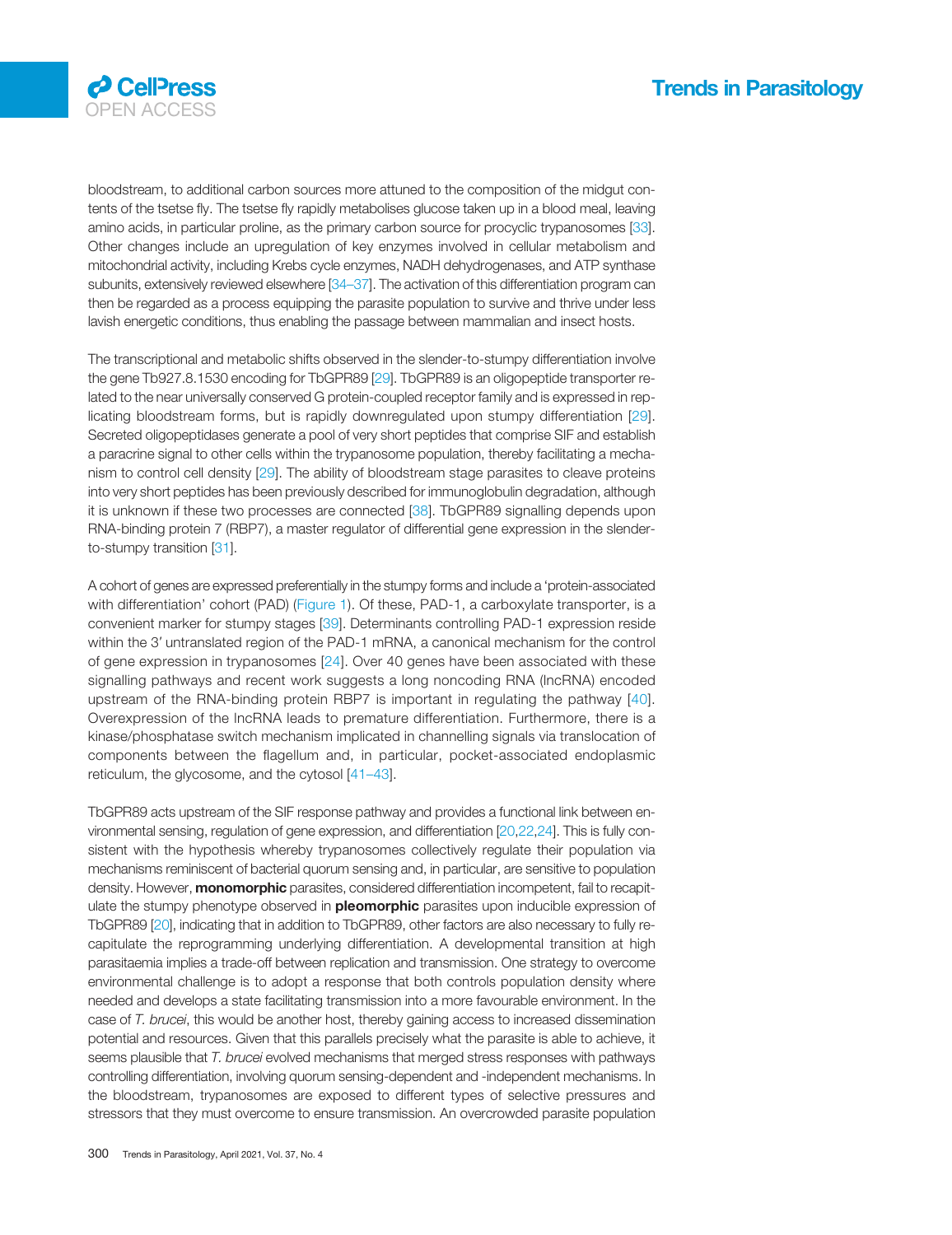

would severely limit resources available to sustain an indefinite and uncontrolled population growth, triggering a global stress response. However, it is also likely that other factors might also be at play, including changes to host-derived metabolites and signalling molecules that could also trigger stress responses, for example, in tissues other than the bloodstream. In this context, it would be interesting to test whether proposed quorum sensing-mediated stumpy formation occurs in a tissue-specific manner (e.g., exclusively in the bloodstream), or if it is broadly observed in other host microenvironments. Around 20% of skin-dwelling trypanosomes are stumpy forms (based on the expression of the canonical stumpy marker PAD1) [\[27](#page-7-0)], where parasite densities are insufficient to trigger quorum-sensing mechanisms. Changes in local microenvironmental conditions when parasites colonise the skin and elicit events leading to differentiation are probably tissuespecific due to the relatively low parasitaemia in skin compared with the bloodstream.

## All Roads Lead to Rome?

Early studies of trypanosome differentiation identified multiple signals that could stimulate these pathways, including cyclic AMP analogues, cold shock, cis-aconitate addition to media, and external protease treatment [[30](#page-7-0),[44,45\]](#page-7-0). Some of these stimuli also act as sensitisers for other cues; for example, cold shock sensitised cells towards cis-aconitate/citrate, lowering concentrations required to trigger differentiation. These observations suggest the possibility of multiple signalling pathways that synergise, and possibly integrate, combinatorial information as well as generic environmental cues that trigger differentiation [[45,46](#page-7-0)]. The continued status of some of the signals considered in the earlier literature is unclear; for example, the role of cAMP analogues is perhaps confused by demonstration that metabolic products are the important triggers and not cAMP or close analogues themselves [[47](#page-7-0)].

Regardless, the capacity to sense nutrient availability sits at the core of the trypanosome differentiation process. For example, both cAMP and the TOR pathway work as nutrient status sensors and lead to modulation of AMP-activated protein kinase (AMPK), which has emerged as a master regulator and signaller for metabolic status, especially in coordinating cytoplasmic and mitochondrial activity. This is significant, as recent work uncovered that TOR signalling pathways, highly conserved in most eukaryotes, also operate as metabolic sensors in trypanosomes, controlling nutritional starvation and environmental stress responses [48–[51\]](#page-7-0). The inhibition of AMPK blocks trypanosome differentiation in a small animal model [[52\]](#page-7-0), while low glucose levels can also prompt differentiation, further supporting a role for this pathway in nutritional sensing and differentiation. These environmental nutrient-sensing pathways are also crucial in the transition between hosts, characterised by a rapid drop in both glucose concentration and temperature. While trypanosomes are exposed to ~5 mM glucose in the bloodstream, this is rapidly depleted inside the insect vector upon a blood meal [[53\]](#page-7-0). This severe constraint in nutrient availability can only be overcome by forms that do not rely solely on glycolysis for ATP production, including preadapted stumpy cells [\[36](#page-7-0),53–[55](#page-7-0)]. Similarly, culturing parasites in 5 μM glucose, combined with cold shock, also leads to efficient differentiation, suggesting that both of these signals (nutrients and temperature) could be anticipated as being associated with the transmission event in vivo.

However, differentiation into stumpy forms is not exclusively regulated via cell density-dependent mechanisms [[56\]](#page-7-0) and two recent reports describe such events. Firstly, switching of the variant surface glycoprotein (VSG) during antigenic variation triggers a cell cycle-arrested phenotype in pleomorphic trypanosomes [\[56](#page-7-0)]. More specifically, during VSG replacement, activating a second VSG expression site (ES) leads to transcriptional attenuation of the previously active ES [[56\]](#page-7-0). While parasites successfully acquire a new VSG coat, depending upon the level of ES attenuation, a subpopulation display growth arrest, concomitant with synchronous differentiation into stumpy (or stumpy-like) forms [[56](#page-7-0)]. Moreover, these parasites could establish and sustain infection in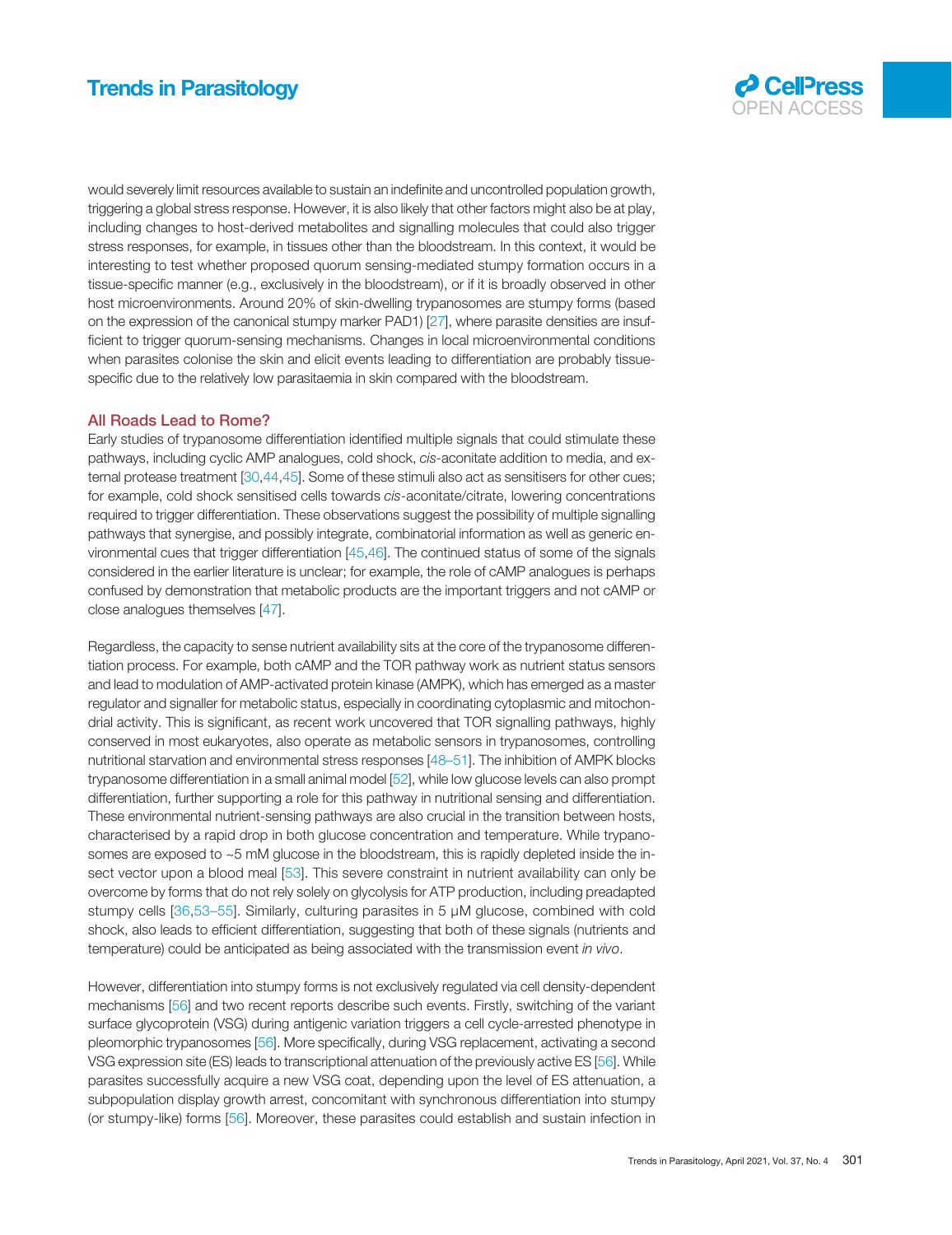<span id="page-6-0"></span>

the tsetse fly. In a second report, analysis of trypanosome responses to suramin in vitro indicates overall impairment in cellular metabolism with decreased levels of cellular ATP and induction of proteins associated with stumpy differentiation, including PAD1, PAD2, PIP39, and NRKA/B [[57](#page-7-0)]. Many of the proteins upregulated in suramin-treated cells are involved in mitochondrial activity and the Krebs cycle, indicating activation of metabolic pathways similar to the stumpy phenotype, albeit in this case, likely arising from an ultimately fruitless attempt to generate ATP. Omics analysis, by modelling differentiation through RBP6 overexpression, also supports this interpretation [\[58](#page-7-0)]. Whether suramin treatment can influence the ability to infect tsetse flies remains to be examined.

## Concluding Remarks

Proliferative slender trypanosomes are, under the right circumstances, fully capable of infecting tsetse flies and triggering a canonical PAD1-mediated signalling pathway [\[30\]](#page-7-0), supporting a view in which stumpy forms may have arisen as a consequence of stressful conditions to maximise chances of survival and transmission. Similarly, we are just beginning to understand the complexity and diversity of responses that parasites adopt in unfavourable conditions and how different environmental cues and tissue niches shape parasite populations within hosts. Much remains unclear, including how signals integrate, if other trypanosome differentiation events are prompted by stress, the generalisability of this paradigm to other organisms, and what insights we can gain from consideration of these models (see Outstanding Questions). We envision that further studies in these areas will be vital for the long-term impact of intervention strategies in infection control and eradication efforts, as well as understanding the evolution of parasite adaptive pathways.

#### Acknowledgements

Work in our laboratory is supported by the Wellcome Trust (204697/Z/16/Z to M.C.F.). J.Q.F. is supported by a Wellcome Trust award (209511/Z/17/Z to Annette MacLeod). We thank Julius Lukeš and Mark Carrington for helpful comments on the manuscript.

#### **References**

- 1. [Mcgaughran, A. and Sommer, R.J. \(2014\) Natural variation in](http://refhub.elsevier.com/S1471-4922(20)30316-0/rf0005) [cold tolerance in the nematode](http://refhub.elsevier.com/S1471-4922(20)30316-0/rf0005) Pristionchus pacificus : the role [of genotype and environment.](http://refhub.elsevier.com/S1471-4922(20)30316-0/rf0005) Biol. Open 3, 832–838
- 2. [Mayer, M.G. and Sommer, R.J. \(2011\) Natural variation in](http://refhub.elsevier.com/S1471-4922(20)30316-0/rf0010) Pristionchus pacificus [dauer formation reveals cross-preference](http://refhub.elsevier.com/S1471-4922(20)30316-0/rf0010) [rather than self-preference of nematode dauer pheromones.](http://refhub.elsevier.com/S1471-4922(20)30316-0/rf0010) [Proc. R. Soc. B](http://refhub.elsevier.com/S1471-4922(20)30316-0/rf0010) 278, 2784–2790
- 3. [Fielenbach, N. and Antebi, A. \(2008\)](http://refhub.elsevier.com/S1471-4922(20)30316-0/rf0015) C. elegans dauer formation [and the molecular basis of plasticity.](http://refhub.elsevier.com/S1471-4922(20)30316-0/rf0015) Genes Dev. 22, 2149–2165
- 4. Androwski, R.J. et al. [\(2017\) Phenotypic plasticity and remodel](http://refhub.elsevier.com/S1471-4922(20)30316-0/rf0020)[ing in the stress-induced](http://refhub.elsevier.com/S1471-4922(20)30316-0/rf0020) Caenorhabditis elegans dauer. Wiley [Interdiscip. Rev. Dev. Biol.](http://refhub.elsevier.com/S1471-4922(20)30316-0/rf0020) 6, 278
- 5. Rutherford, J.C. et al. [\(2019\) Nutrient and stress sensing in path](http://refhub.elsevier.com/S1471-4922(20)30316-0/rf0025)ogenic yeasts. [Front. Microbiol.](http://refhub.elsevier.com/S1471-4922(20)30316-0/rf0025) 10, 1–17
- 6. [Day, A.M. and Quinn, J. \(2019\) Stress-activated protein kinases in](http://refhub.elsevier.com/S1471-4922(20)30316-0/rf0030) human fungal pathogens. [Front. Cell. Infect. Microbiol.](http://refhub.elsevier.com/S1471-4922(20)30316-0/rf0030) 9, 1–15 7. Jouhten, P. et al. (2016) [Saccharomyces cerevisiae](http://refhub.elsevier.com/S1471-4922(20)30316-0/rf0035) metabolism
- [in ecological context.](http://refhub.elsevier.com/S1471-4922(20)30316-0/rf0035) FEMS Yeast Res. 16, 1–8
- 8. [Watanabe, D. and Takagi, H. \(2019\) Yeast prion-based meta](http://refhub.elsevier.com/S1471-4922(20)30316-0/rf0040)[bolic reprogramming induced by bacteria in fermented foods.](http://refhub.elsevier.com/S1471-4922(20)30316-0/rf0040) [FEMS Yeast Res.](http://refhub.elsevier.com/S1471-4922(20)30316-0/rf0040) 19, 1–6
- 9. Ahmed, S. et al. [\(2010\) DNA zip codes control an ancient mech](http://refhub.elsevier.com/S1471-4922(20)30316-0/rf0045)[anism for gene targeting to the nuclear periphery.](http://refhub.elsevier.com/S1471-4922(20)30316-0/rf0045) Nat. Cell Biol. [12, 111](http://refhub.elsevier.com/S1471-4922(20)30316-0/rf0045)–118
- 10. Brickner, D.G. et al. [\(2015\) INO1 transcriptional memory leads to](http://refhub.elsevier.com/S1471-4922(20)30316-0/rf0050) [DNA zip code-dependent interchromosomal clustering.](http://refhub.elsevier.com/S1471-4922(20)30316-0/rf0050) Microb. Cell [2, 481](http://refhub.elsevier.com/S1471-4922(20)30316-0/rf0050)–490
- 11. [Winter, E. \(2012\) The Sum1/Ndt80 transcriptional switch and](http://refhub.elsevier.com/S1471-4922(20)30316-0/rf0055)<br>commitment to mejosis in Saccharomyces cerevisiae. Microbiol. commitment to meiosis in Saccharomyces cerevisi [Mol. Biol. Rev.](http://refhub.elsevier.com/S1471-4922(20)30316-0/rf0055) 76, 1–15
- 12. Dokudovskaya, S. et al. [\(2011\) A conserved coatomer-related](http://refhub.elsevier.com/S1471-4922(20)30316-0/rf0060) [complex containing Sec13 and Seh1 dynamically associates](http://refhub.elsevier.com/S1471-4922(20)30316-0/rf0060)

with the vacuole in [Saccharomyces cerevisiae](http://refhub.elsevier.com/S1471-4922(20)30316-0/rf0060). Mol. Cell. [Proteomics](http://refhub.elsevier.com/S1471-4922(20)30316-0/rf0060) 10, 1–17

- 13. Reece, S.E. et al. [\(2009\) Plastic parasites: sophisticated strate](http://refhub.elsevier.com/S1471-4922(20)30316-0/rf0065)[gies for survival and reproduction?](http://refhub.elsevier.com/S1471-4922(20)30316-0/rf0065) Evol. Appl. 2, 11–23
- 14. Seco-Hidalgo, V. et al. [\(2015\) To bet or not to bet: deciphering](http://refhub.elsevier.com/S1471-4922(20)30316-0/rf0070) [cell to cell variation in](http://refhub.elsevier.com/S1471-4922(20)30316-0/rf0070) protozoan infections. Trends Parasitol. [31, 350](http://refhub.elsevier.com/S1471-4922(20)30316-0/rf0070)–356
- 15. Pollitt, L.C. et al. [\(2011\) Malaria and trypanosome transmission:](http://refhub.elsevier.com/S1471-4922(20)30316-0/rf0075) [different parasites, same rules?](http://refhub.elsevier.com/S1471-4922(20)30316-0/rf0075) Trends Parasitol. 27, 197–203
- 16. Vonlaufen, N. et al. [\(2008\) Stress response pathways in proto](http://refhub.elsevier.com/S1471-4922(20)30316-0/rf0080)[zoan parasites.](http://refhub.elsevier.com/S1471-4922(20)30316-0/rf0080) Cell. Microbiol. 10, 2387–2399
- 17. Åkerfelt, M. et al. [\(2007\) Heat shock factors at a crossroad be](http://refhub.elsevier.com/S1471-4922(20)30316-0/rf0085)[tween stress and development.](http://refhub.elsevier.com/S1471-4922(20)30316-0/rf0085) Ann. N. Y. Acad. Sci. 1113, 15–27
- 18. Sullivan, W.J. et al. [\(2004\) Parasite-speci](http://refhub.elsevier.com/S1471-4922(20)30316-0/rf0090)fic eIF2 (eukaryotic [initiation factor-2\) kinase required for stress-induced translation](http://refhub.elsevier.com/S1471-4922(20)30316-0/rf0090) control. [Biochem. J.](http://refhub.elsevier.com/S1471-4922(20)30316-0/rf0090) 531, 523–531
- 19. Talman, A.M. et al. (2004) Infl[uence of chemotherapy on the](http://refhub.elsevier.com/S1471-4922(20)30316-0/rf0095) Plasmodium gametocyte sex. [Am. J. Trop. Med. Hyg.](http://refhub.elsevier.com/S1471-4922(20)30316-0/rf0095) 71, 739–[744](http://refhub.elsevier.com/S1471-4922(20)30316-0/rf0095)
- 20. Buckling, A. et al. [\(1997\) Adaptive changes in](http://refhub.elsevier.com/S1471-4922(20)30316-0/rf0100) Plasmodium [transmission strategies following chloroquine chemotherapy.](http://refhub.elsevier.com/S1471-4922(20)30316-0/rf0100) [Proc. R. Soc. B](http://refhub.elsevier.com/S1471-4922(20)30316-0/rf0100) 264, 553–559
- 21. Waldman, B.S. et al. (2020) Identifi[cation of a master regulator of](http://refhub.elsevier.com/S1471-4922(20)30316-0/rf0105) [differentiation in](http://refhub.elsevier.com/S1471-4922(20)30316-0/rf0105) Toxoplasma. Cell 180, 359–372
- 22. [Weiss, L.M. and Kim, K. \(2000\) The development and biology of](http://refhub.elsevier.com/S1471-4922(20)30316-0/rf0110) bradyzoites of [Toxoplasma gondii](http://refhub.elsevier.com/S1471-4922(20)30316-0/rf0110). Front. Biosci. 15, D391–D405
- 23. Skariah, S. et al. (2010) [Toxoplasma gondii](http://refhub.elsevier.com/S1471-4922(20)30316-0/rf0115): determinants of [tachyzoite to bradyzoite conversion.](http://refhub.elsevier.com/S1471-4922(20)30316-0/rf0115) Parasitol. Res. 107, 253-260 24. Matthews, K.R. et al. [\(2004\) Molecular regulation of the life cycle](http://refhub.elsevier.com/S1471-4922(20)30316-0/rf0120)
- [of African trypanosomes.](http://refhub.elsevier.com/S1471-4922(20)30316-0/rf0120) Trends Parasitol. 20, 40–47 25. Pereira, S.S. et al. [\(2019\) Tissue tropism in parasitic diseases.](http://refhub.elsevier.com/S1471-4922(20)30316-0/rf0125) [Open Biol.](http://refhub.elsevier.com/S1471-4922(20)30316-0/rf0125) 9, 190036

#### Outstanding Questions

How do external signals integrate in parasite differentiation?

What distinguishes a generalised stress response from targeted differentiation?

Can all trypanosome differentiation events be viewed in a similar manner and, specifically, movement from an insect to a mammalian host?

Can these pathways be manipulated for therapeutic gain?

How do stress responses relate to the origins of signalling pathways in eukaryotic cells?